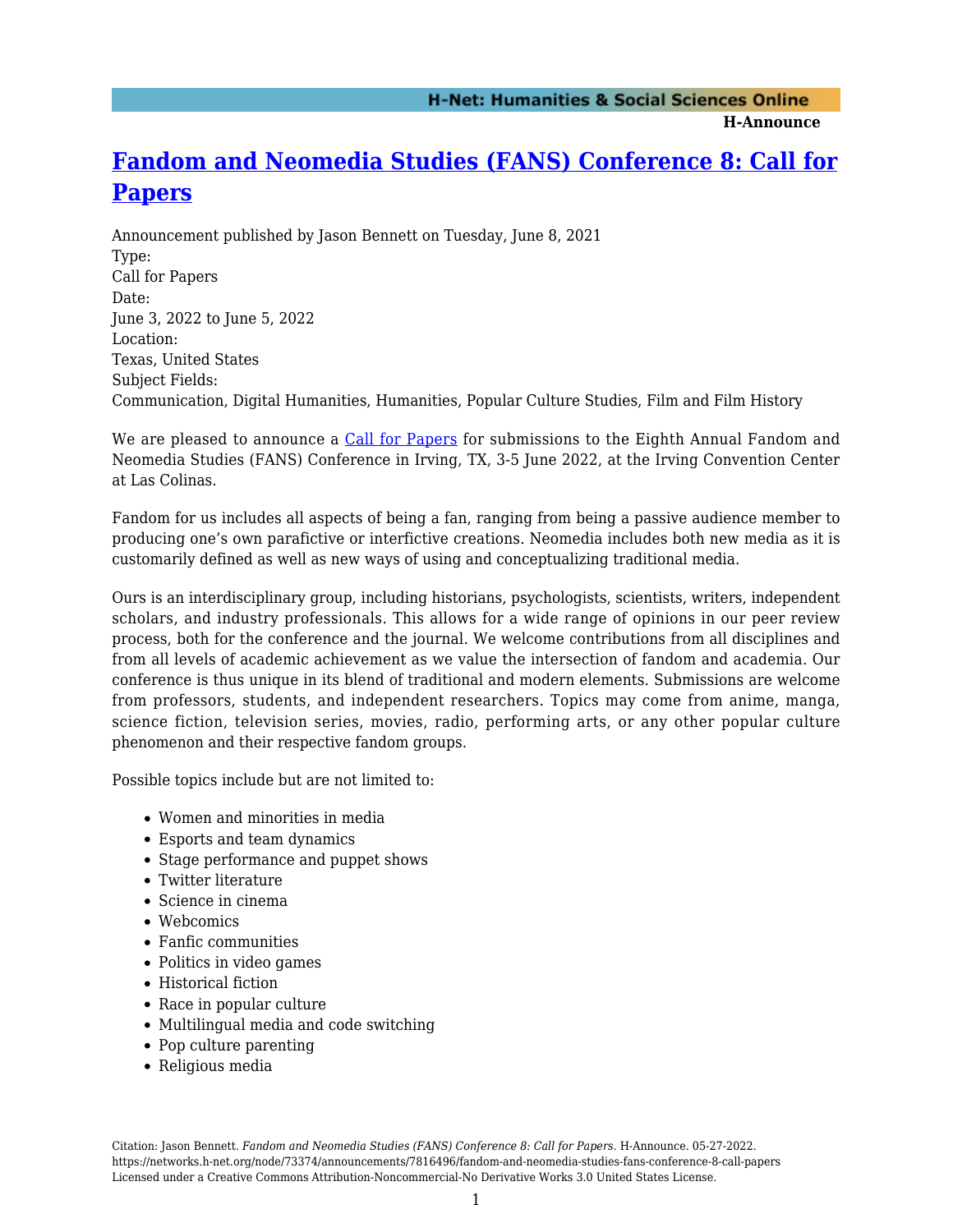## **H-Net: Humanities & Social Sciences Online H-Announce**

- Media technologies
- Costuming and cosplay
- Social media in war zones
- Ecocinema and ecocriticism
- Economics of fandom

Abstracts of no more than 500 words must be submitted by 1 April 2022. Please also include your CV. Authors accepted for the conference will be notified by 15 April 2022. Successful submissions to the conference will also be published in the following Summer edition of *The Phoenix Papers*, our annual peer-reviewed journal. If you wish to submit a paper for inclusion in the journal but not for conference consideration, the same requirements and deadlines apply but no registration fee is required. Please indicate your preference in your submission email.

Because conference papers will be included in our journal, they must conform to our [Style Guide](http://bit.ly/MfVtGe). Presentations will be 20 minutes long with 10 minutes for Q&A sessions. We are open to full panel discussions if a group of presenters wishes to be scheduled together.

The FANS Conference is hosted and sponsored by [A-Kon](http://a-kon.com/), the longest continually-running anime and manga convention in North America. Conference registration entitles you to the full enjoyment of A-Kon and its activities, including a chance to study anime, manga, and gaming fans in their native environment.

We are also accepting panel proposals for general fandom audiences. These may be on any topic within the FANS fields of study and should be formatted to be interesting and informative for both academic and popular groups.

Registration information will be posted in January 2022.

We also accept article and review (book, film, game, etc.) submissions for those who are unable to attend the conference in person. No registration or fee is required for non-presenting publication.

Please use our [Contact Us](http://fansconf.a-kon.com/dRuZ33A/?page_id=7) page should you have any questions. All submissions should be sent by [email.](mailto:FANSConference@gmail.com)

ISSN: 2325-2316

Conference and Editorial Board:

Chair: J. Holder Bennett, Professor of History, University of Texas at Dallas, Richardson, Texas, USA

Co-Chair: Andrew Tague, Texas A & M University at Commerce, Commerce, Texas, USA

Dr. Marc Hairston, Research Scientist, William B. Hanson Center for Space Sciences, University of Texas at Dallas, Richardson, Texas, USA

Dr. Michael Vandehey, Professor of Psychology, Midwestern State University, Wichita Falls, Texas, USA